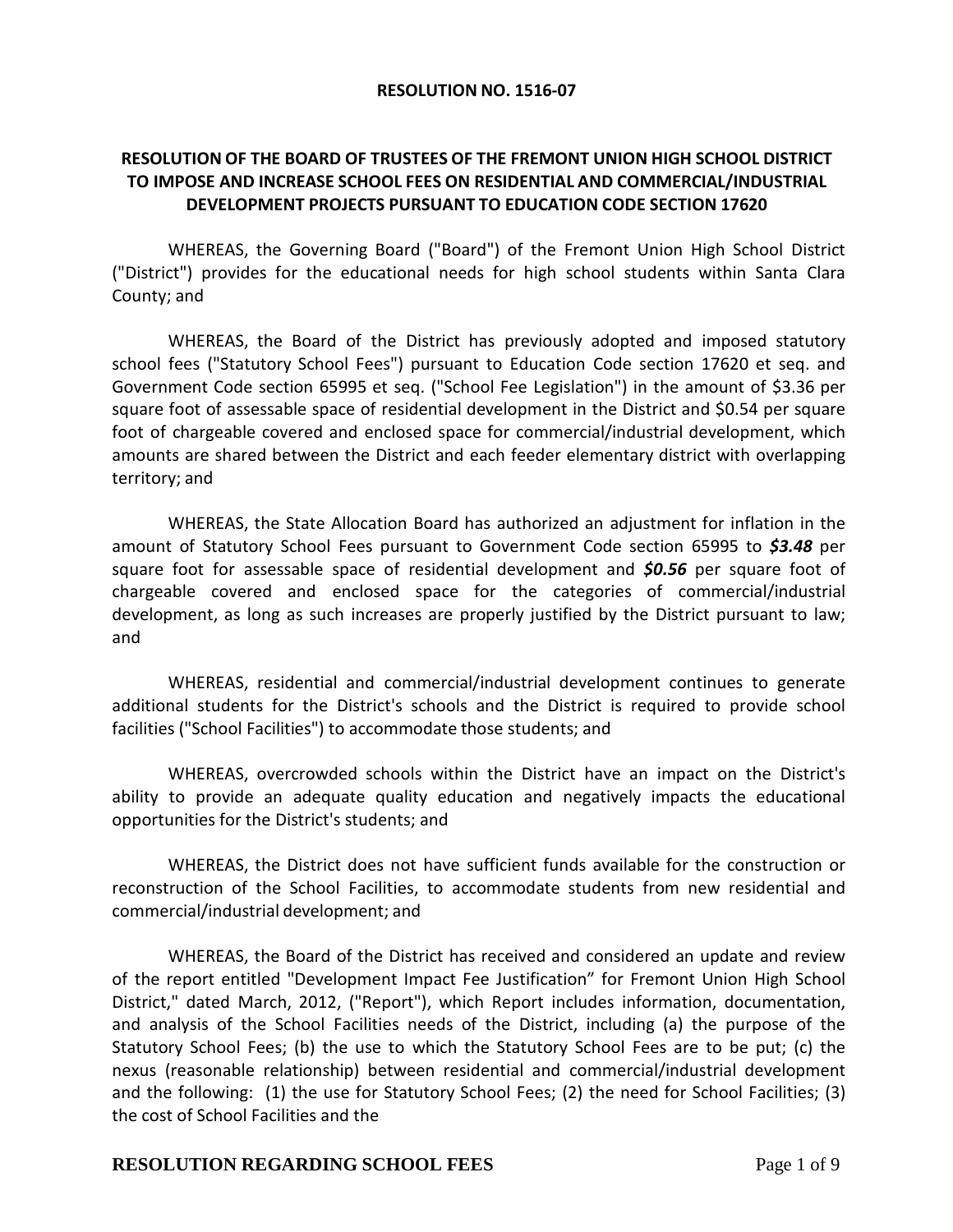amount of Statutory School Fees from residential and commercial/industrial development; (d) a determination of the impact of the increased number of employees anticipated to result from the commercial/industrial development (by category) upon the cost of providing School Facilities within the District; (e) an evaluation and projection of the number of students that will be generated by residential development; (f) the new School Facilities that will be required to serve such students; and (g) the cost of such School Facilities; and

WHEREAS, said Report pertaining to the Statutory School Fees and to the capital facilities needs of the District was made available to the public as required by law before the Board considered at a regularly scheduled public meeting the proposed increase in the Statutory School Fees; and

WHEREAS, all required notices of the proposed increase in the Statutory School Fees have been given; and

WHEREAS, a public hearing was held at a regularly scheduled meeting of the Board of the District relating to the proposed increase in the Statutory School Fees; and

WHEREAS, Education Code Section 17621 provides that the adoption, increase or imposition of any fee, charge, dedication, or other requirement, pursuant to Education Code section 17620 shall not be subject to Division 13 (commencing with section 21000) of the Public Resources Code.

NOW, THEREFORE, be it resolved by the Board of the District as follows:

- 1. That the above recitals are true and correct.
- 2. That the Board accepts and adopts the Report.
- 3. That the Board finds that the purpose of the Statutory School Fees imposed upon residential development is to fund the construction and/or reconstruction of School Facilities as authorized pursuant to the School Fee Legislation which is required to serve the students generated by the residential development upon which the Statutory School Fees are imposed.
- 4. That the Board finds that the Statutory School Fees imposed on residential development will be used only to finance those School Facilities described in the Report and related documents and that these School Facilities are required to serve the students generated by the residential development within the District; and that subject to any limitations set forth in the School Fee Legislation, the use of the Statutory School Fees will include construction or acquisition of School Facilities, remodeling existing School Facilities, the addition of technology, and acquiring and installing additional portable classrooms and related School Facilities, with the specific location of new schools, remodeling of existing School Facilities, and additional portables, as well as required central administrative and support facilities within the District, plus any studies authorized pursuant to Education Code section 17620(a)(5).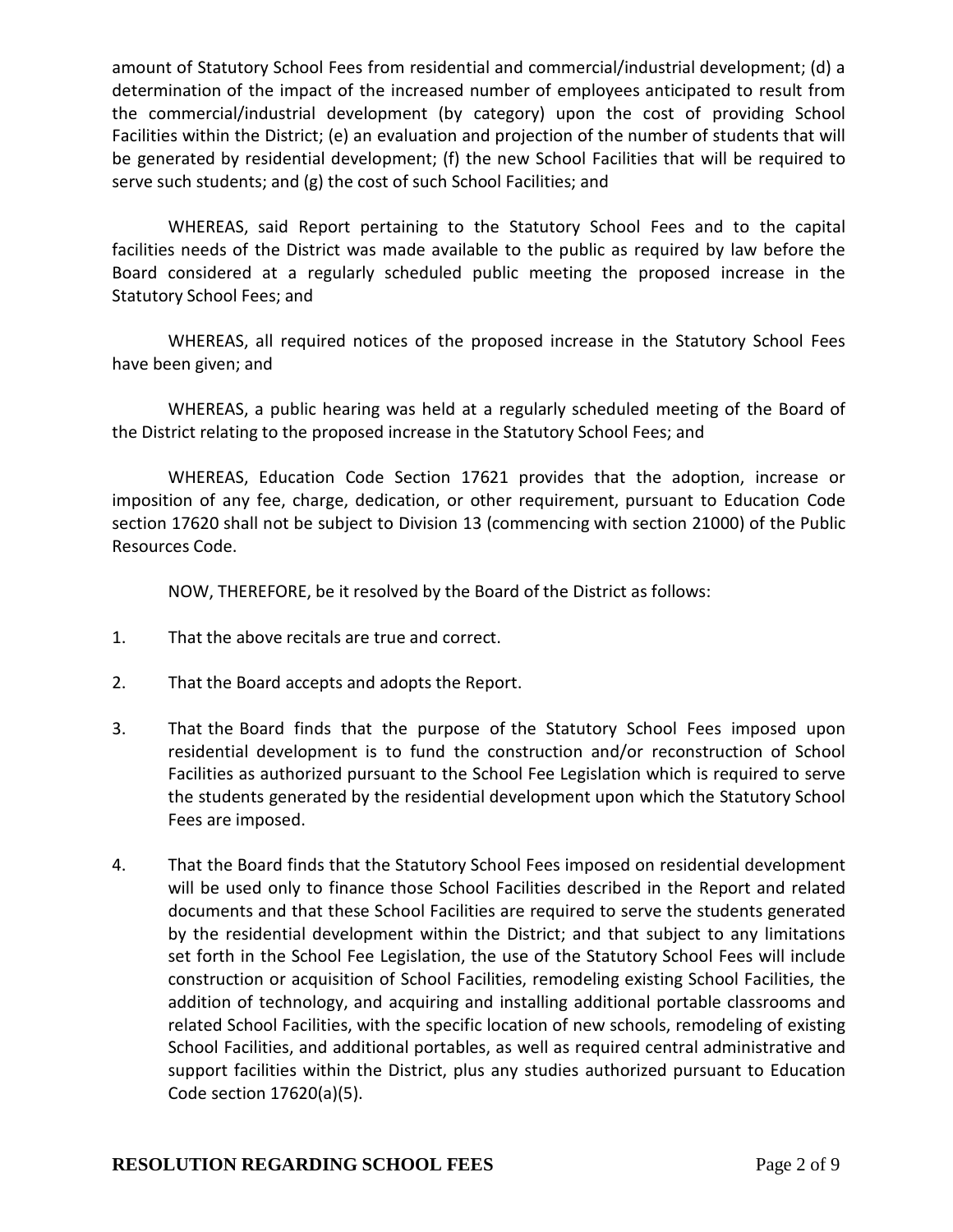- 5. That the Board finds that there is a reasonable relationship between the use of the Statutory School Fees and residential development within the District because the Statutory School Fees imposed on residential development by this Resolution will be used to fund School Facilities which will be used to serve the students generated by such residential development.
- 6. That the Board finds that there is a reasonable relationship between the residential development upon which the Statutory School Fees are imposed and the need for School Facilities in the District because new students will be generated from residential development within the District and the District does not have student capacity in the existing School Facilities to accommodate these students.
- 7. That the Board finds that the amount of the Statutory School Fees levied on residential development as set forth in this Resolution is reasonably related to, and does not exceed the cost of, providing the School Facilities required to serve the students generated by such residential development within the District.
- 8. That the Board finds that the purpose of the Statutory School Fees imposed on new commercial/industrial development is to fund School Facilities required to serve the students generated by the new commercial/industrial development upon which the Statutory School Fees are imposed.
- 9. That the Board finds that the Statutory School Fees imposed on new commercial/ industrial development (by category) will be used only to finance those School Facilities described in the Report and related documents, and that subject to any limitations set forth in the School Fee Legislation, these School Facilities are required to serve the students generated by such new commercial/industrial development; and that the use of the Statutory School Fees will include construction or acquisition of additional School Facilities, remodeling existing School Facilities, the addition of technology, and acquiring and installing additional portable classrooms and related facilities, as well as required central administrative and support facilities within the District plus any studies authorized pursuant to Education Code section 17620(a)(5).
- 10. That the Board finds that there is a reasonable relationship between the use of the Statutory School Fees and new commercial/industrial development by category within the District because the Statutory School Fees imposed on commercial/industrial development by this Resolution, will be used to fund School Facilities which will be used to serve the students generated by such new commercial/industrial development.
- 11. That the Board finds that there is a reasonable relationship between the commercial/industrial development by category, upon which the Statutory School Fees are imposed, and the need for additional School Facilities in the District because new students will be generated from commercial/industrial development within the District and the District does not have student capacity in the existing School Facilities to accommodate these students.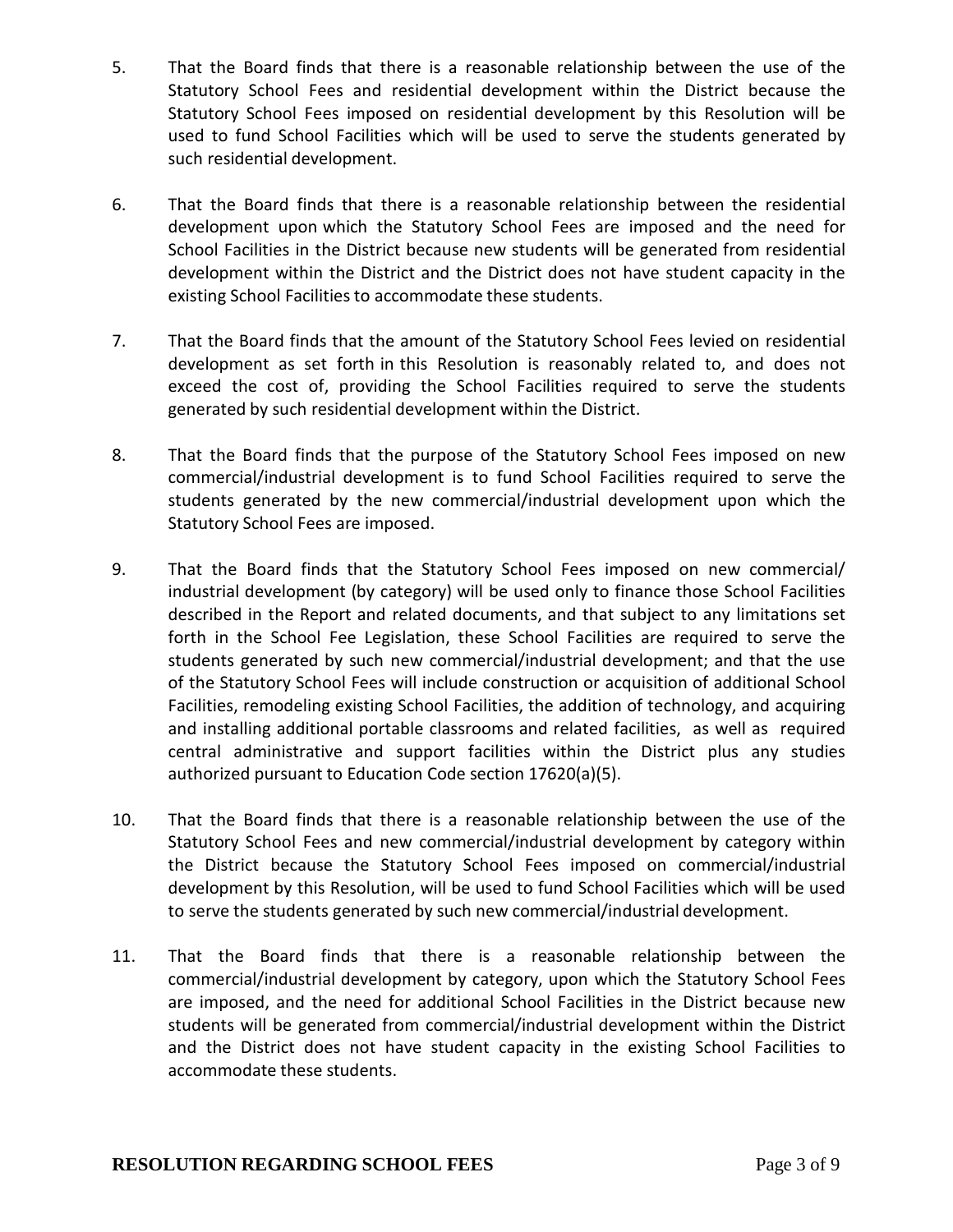- 12. That the Board finds that the amount of the Statutory School Fees levied on commercial/industrial development by category as set forth in this Resolution is reasonably related to and does not exceed the cost of providing the School Facilities required to serve the students generated by such commercial/industrial development within the District.
- 13. That the Board finds that a separate account has been established for the deposit of Statutory School Fees imposed on residential and commercial/industrial development and that said account has at all times since been separately maintained, except for temporary investments, from other funds of the District.
- 14. That the Board finds that the funds of the account, described in Section 13, consisting of the proceeds of Statutory School Fees, have been imposed for the purposes of constructing and reconstructing those School Facilities necessitated by new residential and commercial/industrial development, and thus, these funds may be expended for those purposes. The Statutory School Fees may also be expended by the District for the costs of performing any study or otherwise making the findings and determinations required under subdivisions (a), (b), and (d) of section 66001 of the Government Code. In addition, the District may also retain, as appropriate, an amount not to exceed in any fiscal year, three percent (3%) of the fees collected in that fiscal year pursuant to Education Code section 17620 for reimbursement of the administrative costs incurred by the District in collecting the Statutory School Fees.
- 15. That the Board hereby increases the Statutory School Fees as a condition of approval for residential development projects and imposes the Statutory School Fees on such development projects in the following amounts:
	- A. *\$1.39* in the Cupertino Union School District region of the District and *\$1.32* in the Sunnyvale Elementary School District region of the District, per square foot of assessable space for residential construction as set forth in Education Code section 17620(a)(1)(B)(C) and (D), which is the District's share of the maximum fee of *\$3.48* per square foot of residential development pursuant to allocation agreements with each school district having overlapping territorial jurisdiction with the District, including new residential construction; other residential construction; and manufactured homes and mobile homes as authorized under Education Code section 17625, except for any construction described in Government Code sections 65995.1 or 65996.2 ("Seniors and Migrant Worker Housing").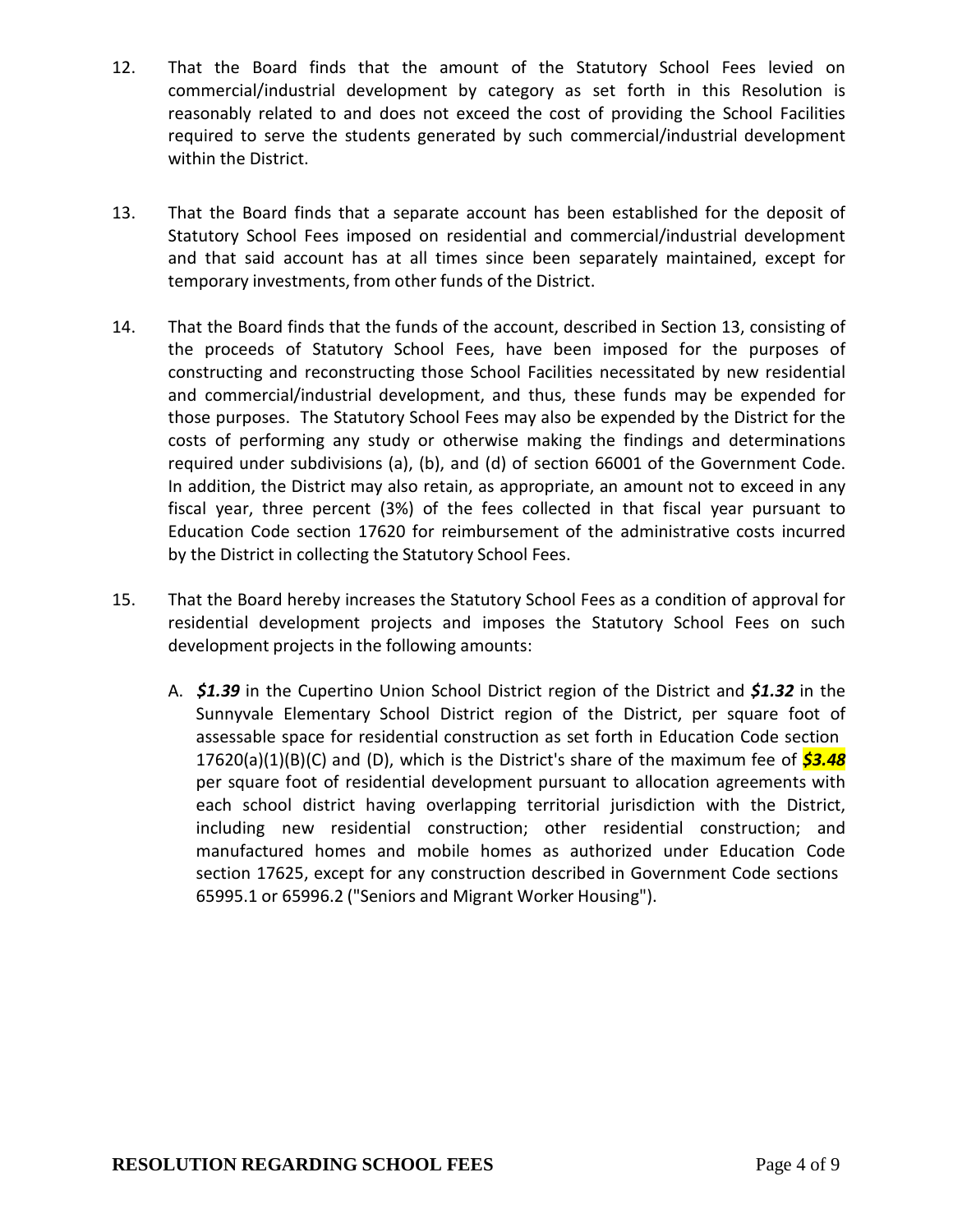16. That this Board hereby imposes the Statutory School Fees as a condition of approval of commercial/industrial development projects and levies the Statutory School Fees on such development projects in the following amounts per square foot of chargeable covered and enclosed space (as defined in the School Fee Legislation) for the following categories of commercial/industrial development region of the District:

| <b>Building Type</b>      | Fee per Sq. Ft. |
|---------------------------|-----------------|
| <b>Parking Structures</b> | \$0.01          |
| Self-storage              | \$0.02          |
| Lodging                   | \$0.22          |
| Schools                   | \$0.22          |
| Warehouses                | \$0.22          |
| <b>Auto Repair</b>        | \$0.22          |
| <b>Movie Theaters</b>     | \$0.22          |
| <b>Big Box Retail</b>     | \$0.22          |
| All Shopping Ctrs         | \$0.22          |
| Hospital                  | \$0.22          |
| Neighborhood Retail       | \$0.22          |
| <b>Banks</b>              | \$0.22          |
| <b>Business Offices</b>   | \$0.22          |
| <b>Medical Offices</b>    | \$0.22          |

The above commercial/industrial fee amounts represent the maximum allowable based on the current fee sharing agreement with Cupertino Union Elementary School District. For the Sunnyvale Elementary School District the fee maximum is **\$0.21** per square foot of commercial/industrial development. In addition, the aforementioned fee amounts apply to commercial/industrial categories whose calculated impact is at or above the \$0.22 per square foot level. For the categories below the \$0.22 per square foot threshold, the District may only levy the actual calculated commercial/industrial fee impact, then apply the appropriate fee sharing agreement percentage after the fact.

17. That the proceeds of the Statutory School Fees increased and established pursuant to this Resolution shall continue to be deposited into that account identified in Section 13 of this Resolution, the proceeds of which shall be used exclusively for the purpose for which the Statutory School Fees are to be collected, including accomplishing any study, findings or determinations required by subdivisions (a), (b) and (d) of section 66001 of the Government Code or retaining an amount not to exceed in any fiscal year, three percent (3%) of the fees collected in that fiscal year pursuant to Education Code section 17620 for reimbursement of the administrative costs incurred by the District in collecting the Statutory School Fees or in financing the described Report or in defending the imposition of Statutory School Fees.

### **RESOLUTION REGARDING SCHOOL FEES** Page 5 of 9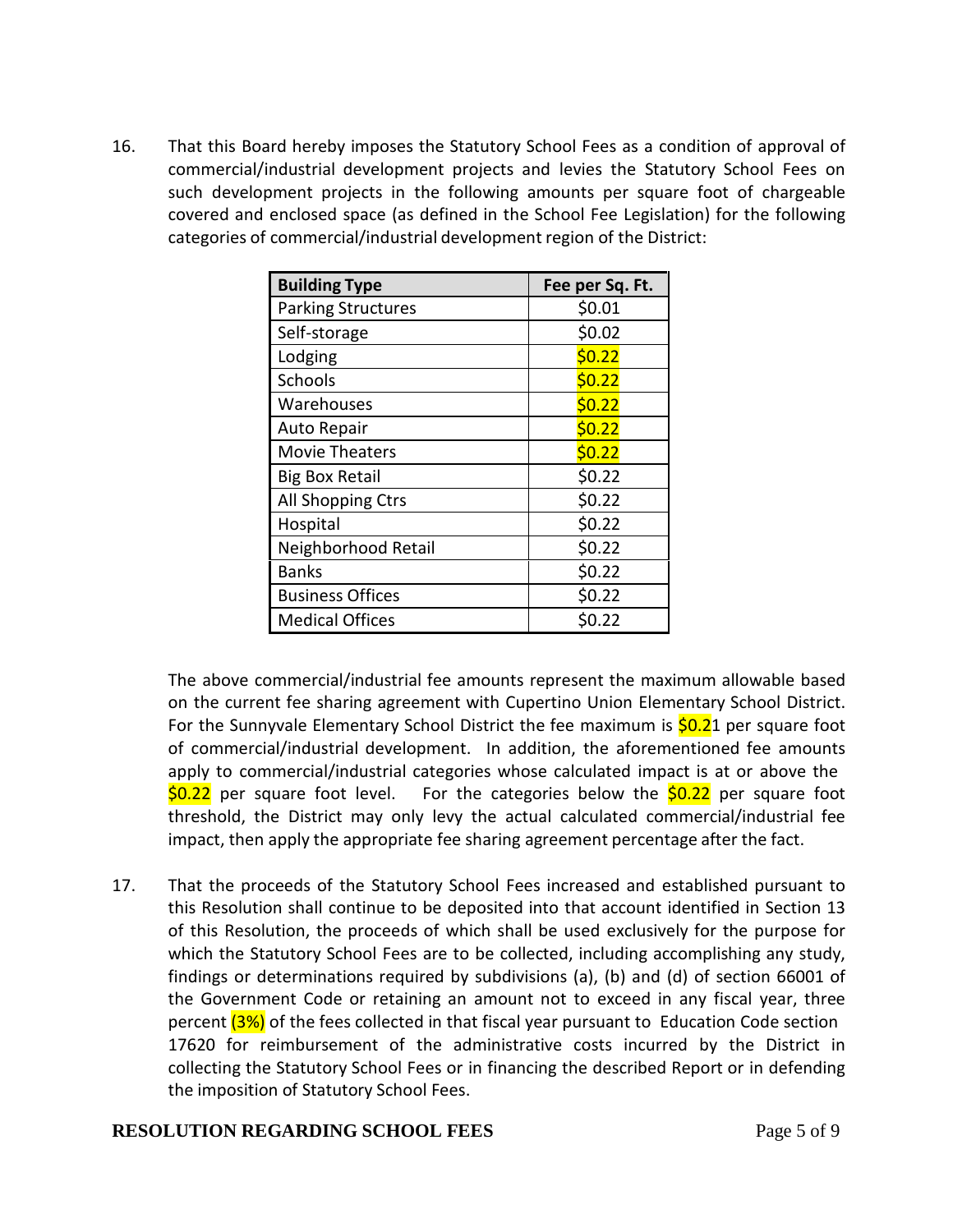- 18. That the Superintendent, or his or her designee, is directed to cause a copy of this Resolution to be delivered to the building official of the Cities within the District's boundaries and the County along with a copy of all the supporting documentation referenced herein and a map of the District clearly indicating the boundaries thereof, advising the Cities and County that new residential and commercial/industrial development is subject to the Statutory School Fees increased and readopted pursuant to this Resolution and requesting that no building permit or approval for occupancy be issued by any of these entities for any residential development project, mobile home or manufactured home subject to the Statutory School Fees absent a certification from this District of compliance of such project with the requirements of the Statutory School Fees, nor that any building permit be issued for any non-residential development absent a certification from this District of compliance with the requirements of the applicable Statutory School Fees.
- 19. That the Board hereby establishes a process that permits the party upon whom the commercial/industrial Statutory School Fees are imposed, the opportunity for a hearing to appeal that imposition of Statutory School Fees for commercial/industrial development as required by Education Code section  $17621(e)(2)$ . The appeal process is as follows:
	- A. Within ten (10) calendar days of being notified, in writing, (by personal delivery or deposit in the U.S. Mail) of the commercial/industrial Statutory School Fees to be imposed or paying the commercial/industrial Statutory School Fees, pursuant to Education Code section 17620, a party shall file a written request for a hearing regarding the imposition of commercial/industrial Statutory School Fees. The party shall state in the written request the grounds for opposing the imposition of commercial/industrial Statutory School Fees and said written request shall be served by personal delivery or certified or registered mail to the Superintendent of the District.
	- B. The possible grounds for that appeal include, but are not limited to, the inaccuracy of including the project within the category pursuant to which the commercial/industrial Statutory School Fees are to be imposed, or that the employee generation or pupil generation factors utilized under the applicable category are inaccurate as applied to the project.
	- C. Within ten (10) calendar days of receipt of the written request for a hearing regarding the imposition of commercial/industrial Statutory School Fees, the Superintendent of the District, or his or her designee, shall give notice in writing of the date, place and time of the hearing to the party appealing the imposition of commercial/industrial Statutory School Fees. The Superintendent, or his or her designee, shall schedule and conduct said hearing within thirty (30) calendar

### **RESOLUTION REGARDING SCHOOL FEES** Page 6 of 9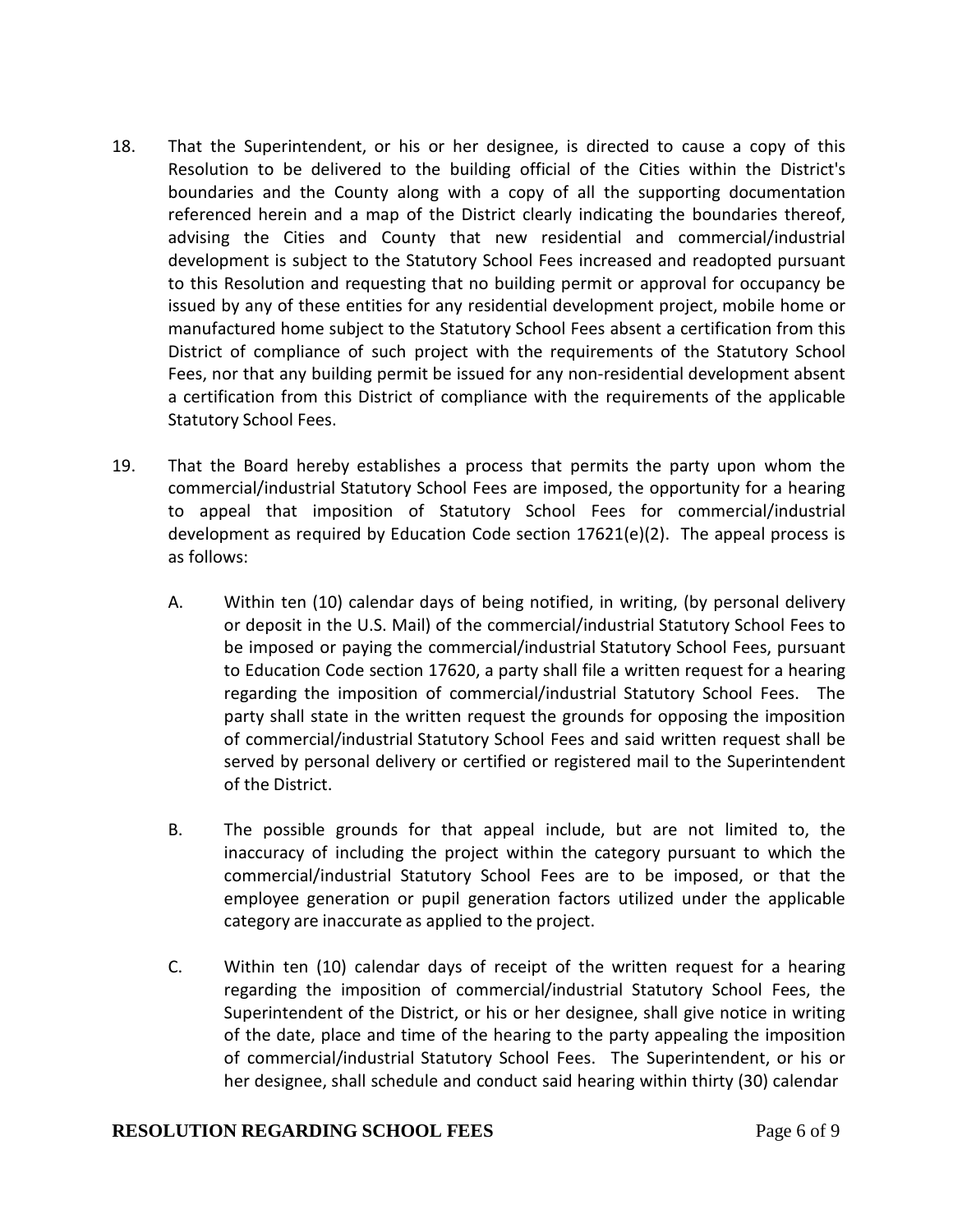days of receipt of the written request. The Superintendent, or his or her designee, shall render a written decision within ten (10) days following the hearing on the party's appeal and serve it by certified or registered mail to the last known address of the party.

- D. The party against whom the commercial/industrial Statutory School Fees are imposed may appeal the Superintendent's, or his or her designee's, decision to the Board of the District.
- E. The party appealing the Superintendent's, or his or her designee's decision, shall state in the written appeal the grounds for opposing the imposition of the commercial/industrial Statutory School Fees and said written appeal shall be served by personal delivery or certified or registered mail to the Superintendent of the District
- F. Within ten (10) calendar days of receipt of the written request for a hearing regarding the imposition of commercial/industrial Statutory School Fees, the Superintendent of the District, or his or her designee, shall give notice in writing of the date, place and time of the hearing to the party appealing the imposition of commercial/industrial Statutory School Fees. The Board of the District, shall schedule and conduct said hearing at the next regular meeting of the Board, provided that the party is given notice at least five (5) working days prior to the regular meeting of the Board. The Board shall render a written decision within ten (10) days following the hearing on the party's appeal and serve the decision by certified or registered mail to the last known address of the party.
- G. The party appealing the imposition of the commercial/industrial Statutory School Fees shall bear the burden of establishing that the commercial/industrial Statutory School Fees are improper.
- 20. That the Superintendent is authorized to cause a certificate of compliance to be issued for each development project, mobile home and manufactured home for which there is compliance with the requirement for payment of the Statutory School Fees in the amount specified by this Resolution. In the event a certificate of compliance is issued for the payment of Statutory School Fees for a development project, mobile home or manufactured home and it is later determined that the statement or other representation made by an authorized party concerning the development project as to square footage is untrue, then such certificate shall automatically terminate and the appropriate city shall be so notified.
- 21. That no statement or provision set forth in this Resolution, or referred to therein shall be construed to repeal any preexisting fee previously imposed by the District on any residential or nonresidential development. Notwithstanding the preceding, if the

### **RESOLUTION REGARDING SCHOOL FEES** Page 7 of 9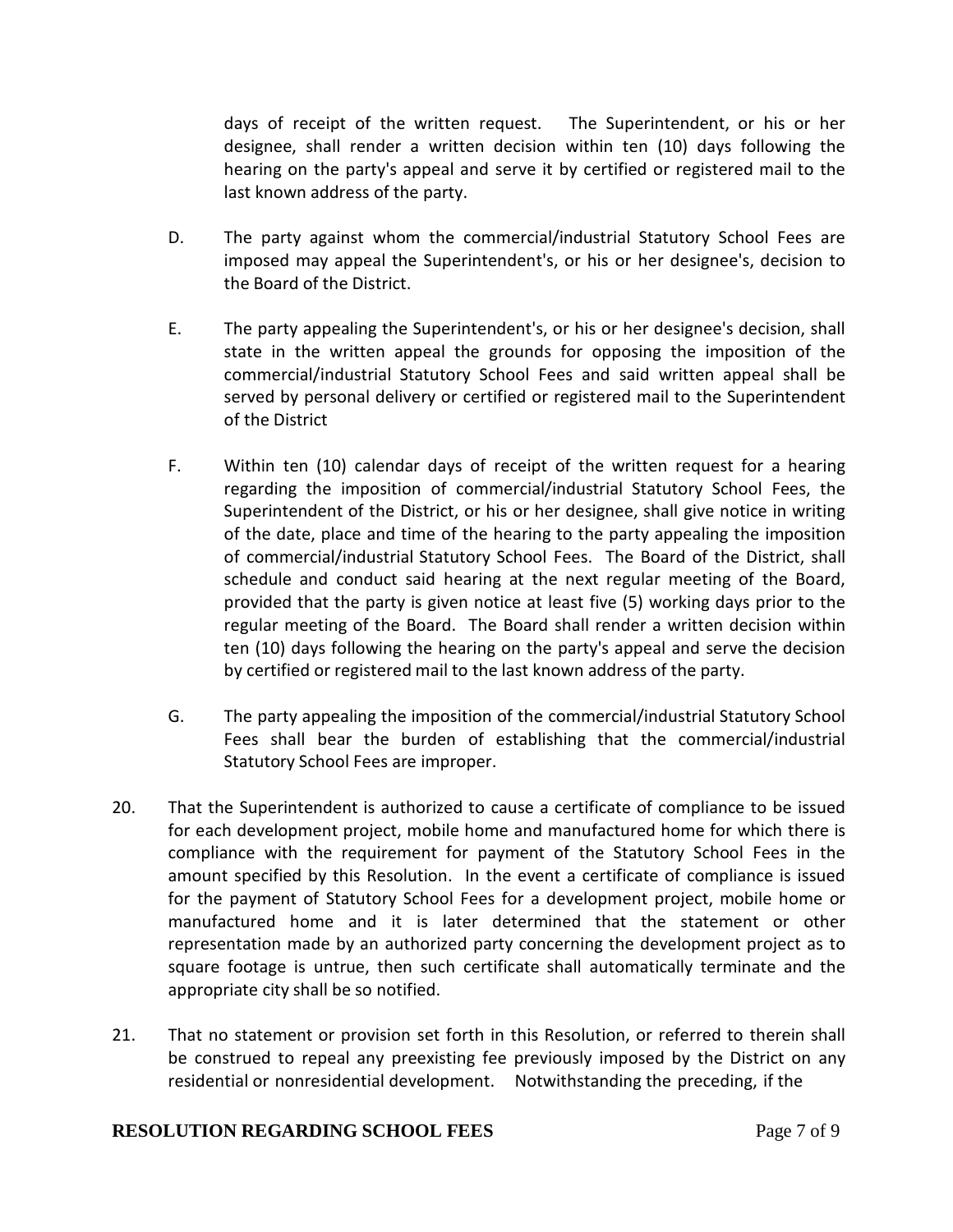District adopts alternative school facilities fees for new residential construction pursuant to Government Code Sections 65995.5, 65995.6 and/or 65995.7 ("Alternative School Facilities Fees"), the District is hereby authorized to collect the Alternative School Facilities Fees in lieu of the Statutory School Fee with respect to new residential construction. If the Alternative School Facilities Fees should lapse or be terminated, then Statutory School Fees shall be collected for new residential construction at the amount set forth in this Resolution.

22. That the increase in the District's Statutory School Fees will become effective sixty (60) days from the date of this Resolution unless a separate resolution increasing the fees immediately on an urgency basis is adopted by the Board.

ADOPTED, SIGNED and APPROVED this \_\_\_\_ day of \_\_\_\_\_\_\_\_\_\_\_\_, 2016.

President of the Board of Trustees Fremont Union High School District

Clerk of the Board of Trustees Fremont Union High School District